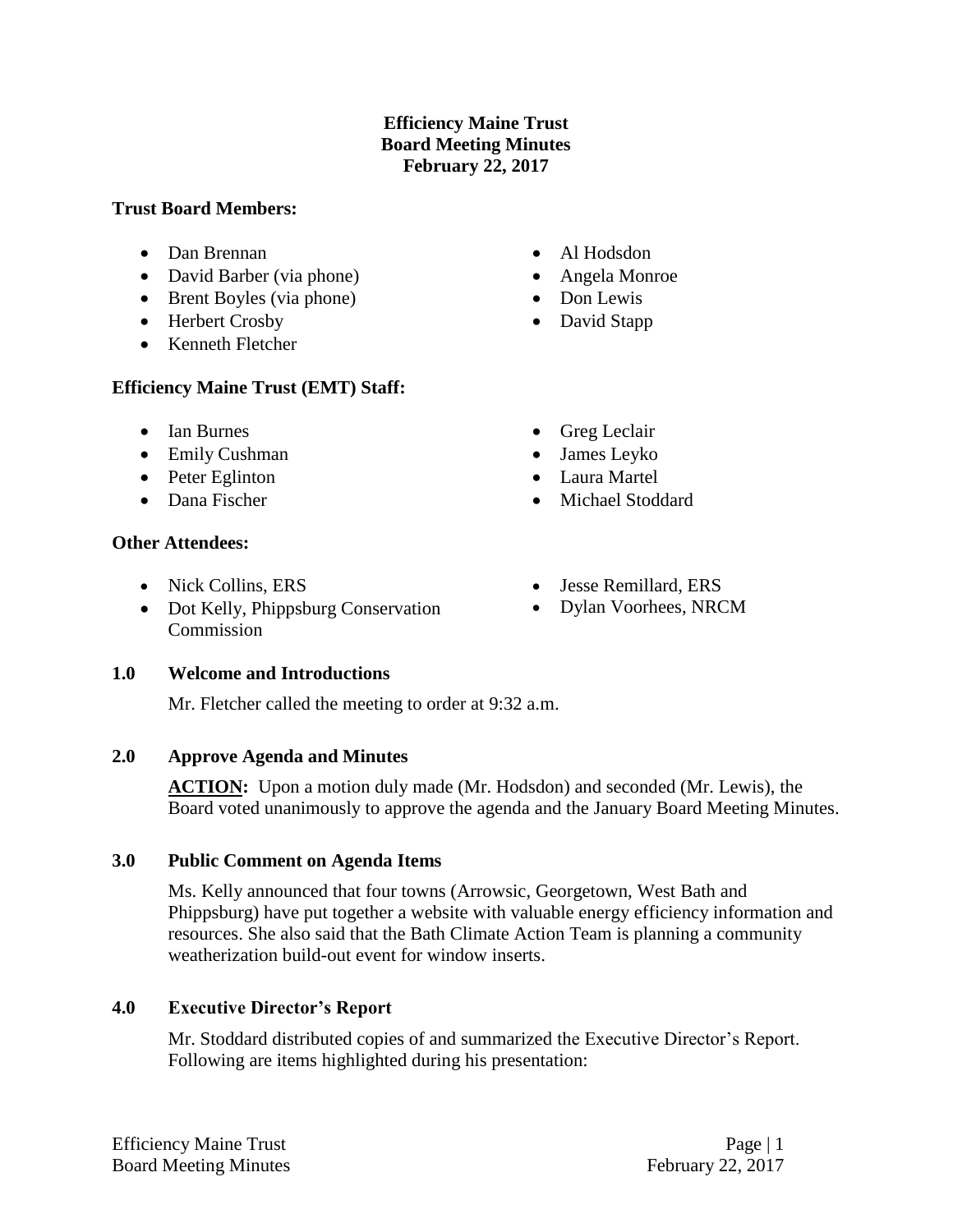- Mr. Stoddard reported that the Annual Energy Symposium was a success, with over 170 people in attendance. The event included a celebration of Maine's top performers in delivering energy efficiency and a discussion of the role of energy efficiency and other distributed energy resources in modernizing the electric grid.
- Mr. Stoddard provided an overview of current discussions and proceedings at the Public Utilities Commission (PUC), covering low-income programs, voltage optimization, and transmission and sub-transmission (T&ST) customers, and the Non-Transmission Alternatives (NTA) Coordinator selection process.
- The Commercial and Industrial Prescriptive (CIP) Program "pipeline" for both electric and natural gas projects has doubled since December. The program is now on track to meet the originally anticipated activity level by the end of the year. CIP projects for measures that would save other fuels (non-electric or natural gas), , are still short of target. Staff expects that the program will see an uptick in activity in the spring, once the heating season comes to a close.
- Though the Small Business Initiative (SBI) has successfully signed up new customers, it appears that contractors are not reliably following through with project installation on the desired timeframe. Staff plans to stimulate action by instituting deadlines. Mr. Lewis noted that receiving payment *after* completing a project is atypical and could be a contributing factor to contractor reluctance. Mr. Stapp suggested putting a metric in place that would allow customers to compare the relative performance of various contractors (e.g., number of days elapsed since project award). Mr. Stapp requested a map showing all completed and ongoing SBI regions.
- The Home Energy Savings Program (HESP) is experiencing its typical activity slowdown during the late-winter months. Mr. Stoddard explained that this seasonal deceleration is largely due to dropping demand for heat pumps; all other measures remain relatively constant. He noted that HESP is particularly affected by the declining Regional Greenhouse Gas Initiative (RGGI) revenues. Ms. Monroe asked about low benefit-to-cost ratios for three HESP measures, suggesting that eliminating them might free up funding for more cost-effective measures. Mr. Stoddard explained that the Board discussed this issue last spring and ultimately decided to maintain the status quo, for an indeterminate time, on account of greenhouse gas savings and policy considerations. Mr. Fletcher added that the Board wanted to avoid reacting to the short-term impacts of oil price fluctuations; there was a desire to keep the full suite of HESP measures intact. Mr. Fletcher recommended continued monitoring of these measures. He also suggested that Staff inform the Legislature if it decides to discontinue certain project types.
- Monthly activity in the Consumer Products Program is falling short of the forecast. Mr. Hodsdon remarked that EMT seems to be incentivizing a wider selection of lights in retail outlets, and wondered if *all* LEDs are part of the program. Mr. Stoddard stated that the program is incentivizing a growing number of products, but not all. He noted that the administrative process to identify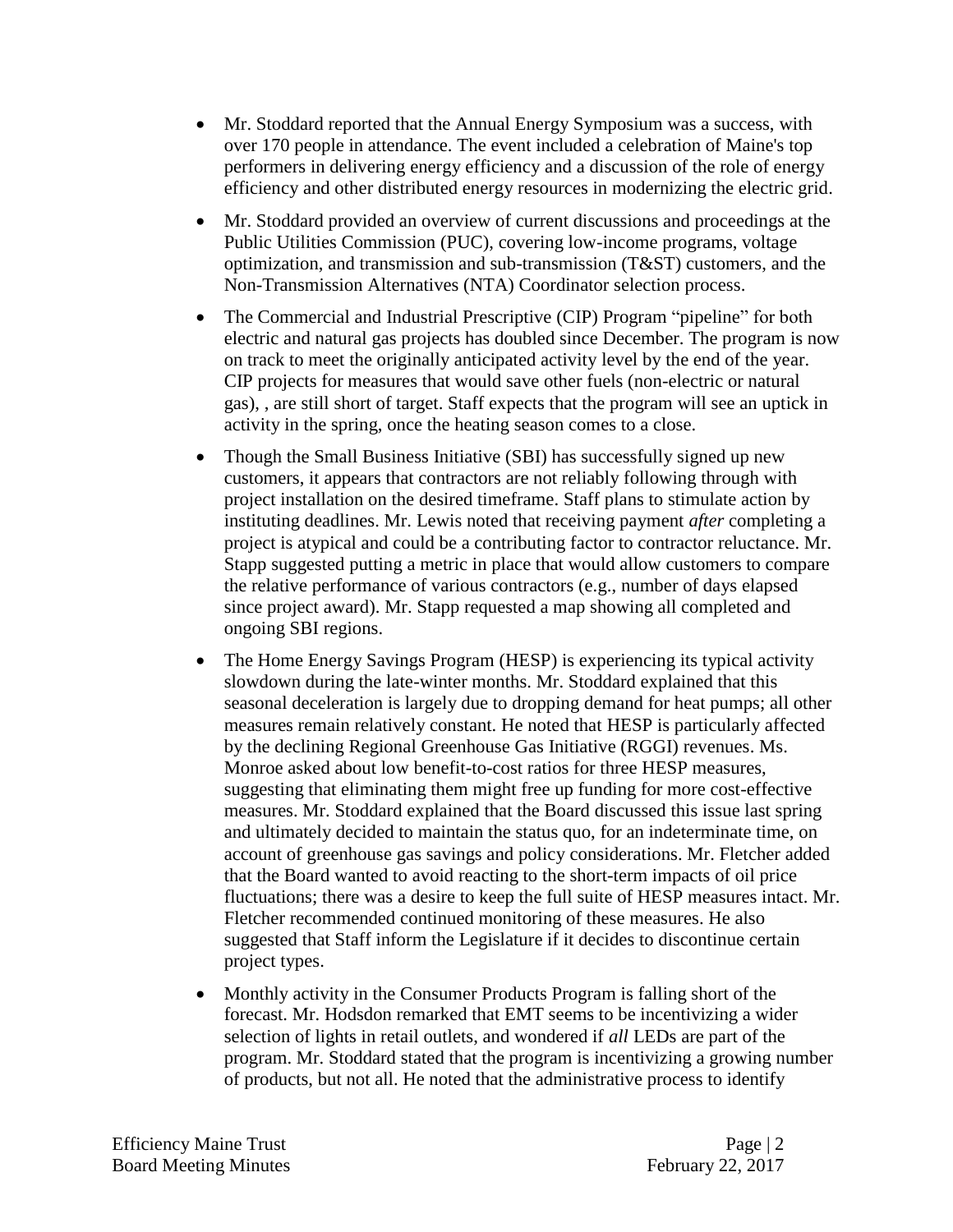specific models of lights that are eligible for incentives takes time, as it requires three-way negotiations between the retail store, the manufacturer and EMT.

# **5.0 Committee Report**

## **(a) Finance Committee**

## **i. UPDATE on Financial Reports**

Mr. Leclair provided an overview of financial reports through January 31, 2017. He explained that revenues for FY2017 remain on track with one notable exception: Regional Greenhouse Gas Initiative (RGGI) proceeds are well below the forecast made last year at this time. EMT Staff will have a more accurate forecast after the next RGGI auction in three weeks.

# **ii. APPROVE Budget Adjustments**

Mr. Eglinton described EMT Staff's three proposed budget adjustments, as detailed in his memo dated February 16, 2017:

- 1. *Forward Capacity Market (FCM) Financial Assurance Requirements* EMT is required to set aside funds in case it fails to meet its FCM obligations. EMT Staff recommends setting aside \$1 million for this purpose, and adjusting the budget to reflect the liability. This will correct an error made in the fall, when a portion (\$510,000) of the unallocated fund balance set aside to meet financial assurance requirements was inadvertently shifted into programs.
- 2. *Adjusting FCM budgets* To date, EMT's practice has been to channel FCM revenues back into the programs that generated those revenues. Upon closer examination of the statutory language, EMT Staff suggests allocating FCM revenues to the funds (not the programs) that were responsible for those revenues. The only modest change this would cause relates to the share of FCM revenues attributable to the RGGI fund, shifting some FCM revenues from the Consumer Products Program to HESP and Low Income Initiatives.
- 3. *Temporary Shift from Low-Income Initiatives to HESP* The decline in RGGI revenue is having the most significant impact on HESP. To avoid disrupting the market, EMT Staff suggests a temporary transfer of \$465,611 from Low-Income Initiatives to HESP. This will not affect activity in Low-Income Initiatives in FY2017. The Staff proposed to return the funds to the Low-Income budget in FY2018.

**ACTION:** Upon a motion duly made (Mr. Hodsdon) and seconded (Mr. Stapp), the Board voted unanimously to authorize all three FY 2017 budget adjustments listed above.

### **(a) Program Committee**

**i. APPROVE Authorization for Continued Membership in Consortium for Energy Efficiency (CEE)**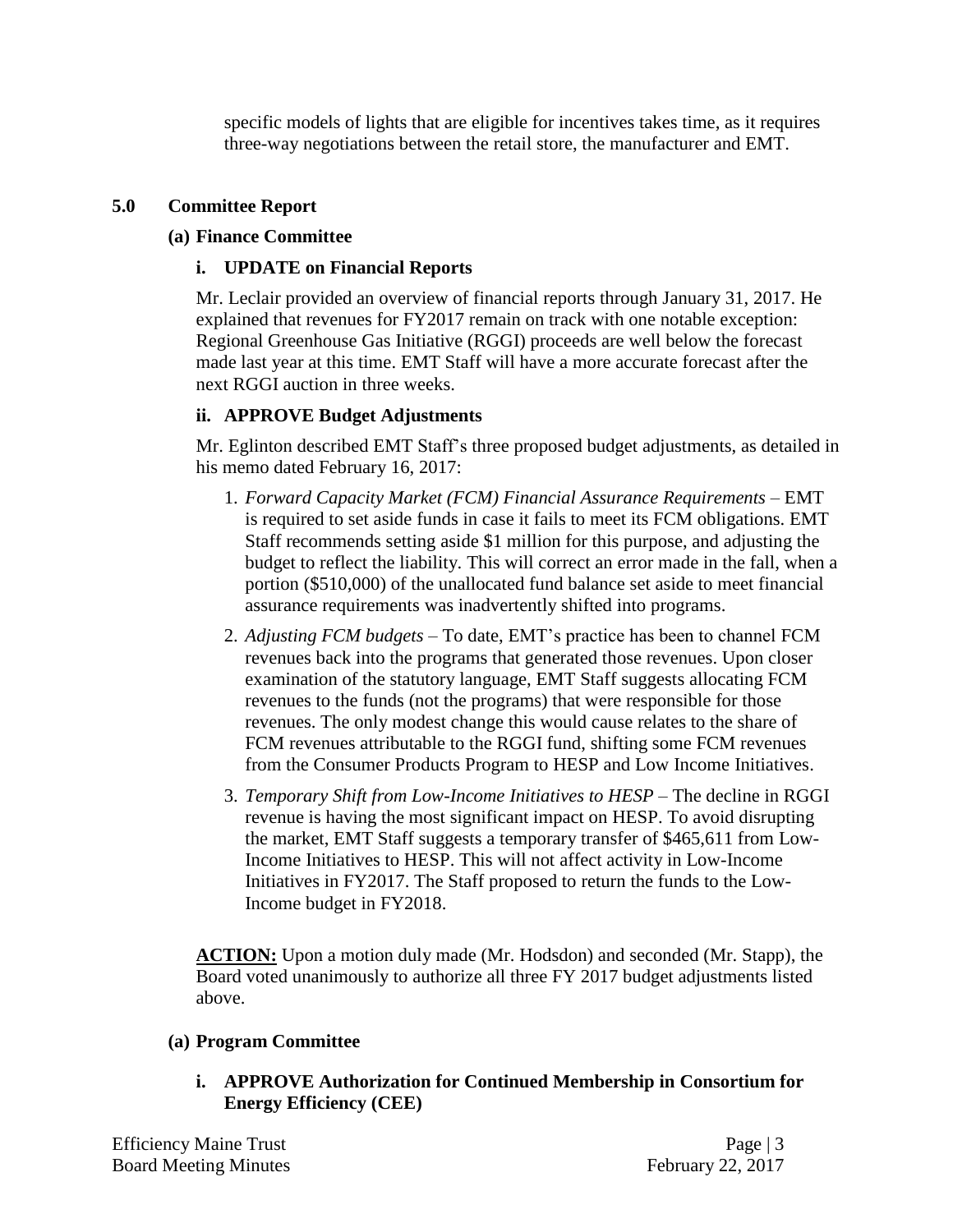Mr. Eglinton provided an overview of CEE – a nonprofit trade association of energy efficiency program administrators like Efficiency Maine. He explained that EMT Staff finds significant value in CEE's workshops, policy collaborations, and networking opportunities.

**ACTION:** Upon a motion duly made (Mr. Hodsdon) and seconded (Mr. Stapp), the Board voted unanimously to authorize the Executive Director to renew EMT as a 2017 CEE member for the cost of \$20,723.

### **ii. APPROVE Motion Authorizing Executive Director to Accept Settlement Proposal for Triennial Plan III – Phase 2: Voltage Optimization**

Mr. Leyko provided an overview of voltage optimization and the related proceedings at the PUC. Voltage optimization refers to a strategy to reduce energy use and electrical line losses by reducing voltages. Though diminished, voltage remains within an acceptable range so as not to degrade service.

A Voltage Optimization Working Group, made up of EMT, electric utilities, the Governor's Energy Office, the Office of the Public Advocate, and others, is proposing two pilot projects to better understand this strategy's potential – one in Central Maine Power service territory and one in Emera service territory.

Mr. Leyko explained that EMT's role in the future of voltage optimization efforts remains unclear. At this point, EMT Staff will continue to collaborate with the Working Group and play an advisory role in the research and analysis process. EMT Staff are seeking Board approval to support the Voltage Optimization Stipulation, which calls for the PUC to approve the pilot studies. Mr. Stapp encouraged EMT Staff to ensure that the studies use an appropriate baseline.

**ACTION:** Upon a motion duly made (Mr. Lewis) and seconded (Mr. Stapp), the Board voted to authorize the Executive Director to Support the Voltage Optimization Stipulation.

### **iii. UPDATE on Impacts of Cannabis Legislation**

Mr. Remillard and Mr. Collins presented the results of Energy & Resource Solutions (ERS) research on the energy implications of the recently passed referendum to legalize recreational cannabis use and cultivation.

They explained that cannabis cultivation facilities are energy-intensive. Though lighting represents the largest source of energy demand, air conditioning, ventilation, dehumidification, and other climate-control measures are also significant consumers. In some operations, the processing (e.g., drying, curing, extracting) stages present additional energy needs.

ERS's research shows that the typical cultivation facility uses high-intensity discharge (HID) lighting fixtures and piecemeal, off-the-shelf mechanical equipment for climate control. Energy-efficient alternatives such as LED lighting,